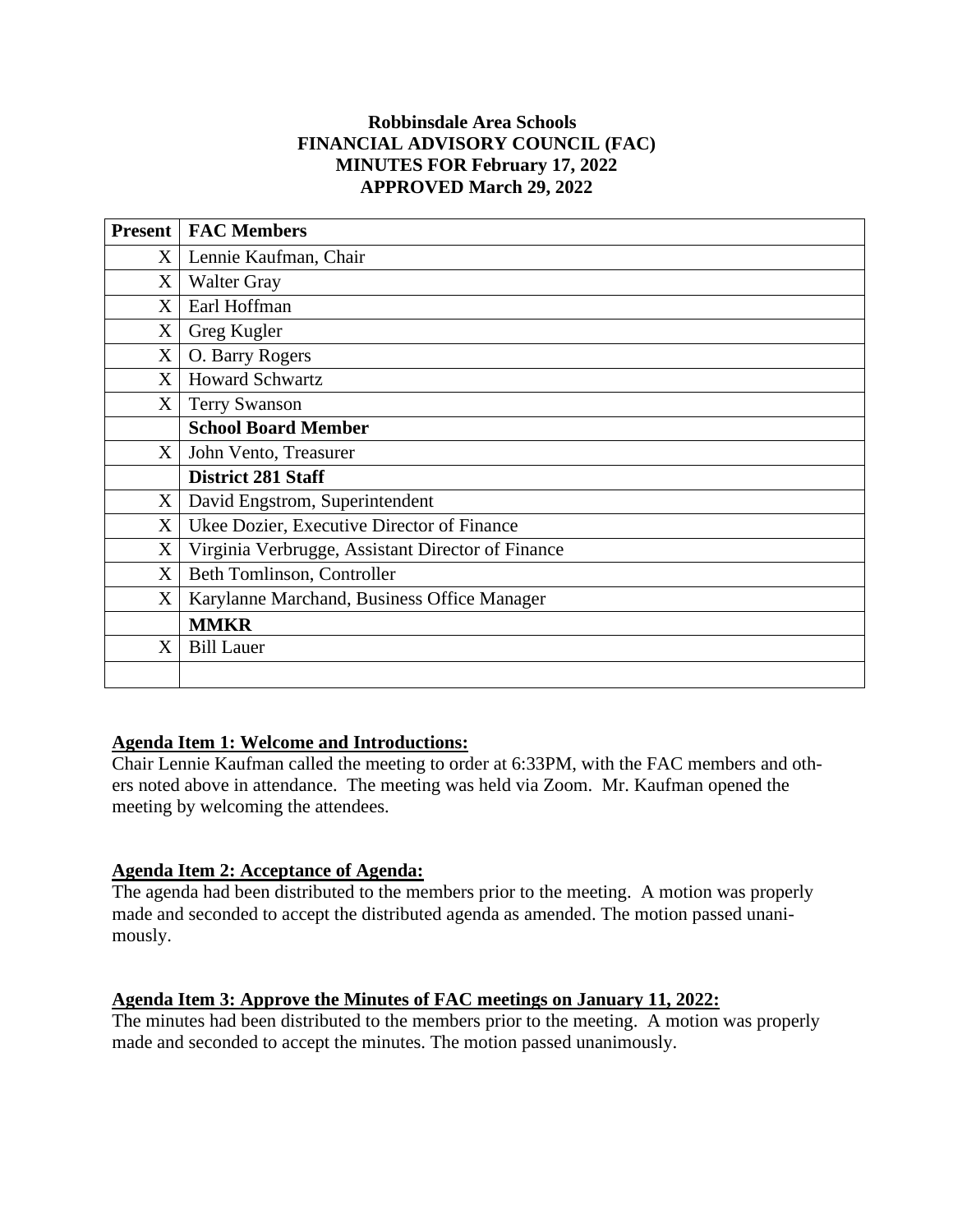## **Agenda Item 4: Review of Auditor's Report for Year Ending June 30, 2021 (FY21):**

Bill Lauer of MMKR discussed the audit that his firm conducted. He reviewed the auditor's role and mentioned that there are actually three audit reports: Annual Comprehensive Financial Report (ACFR), the Federal Single Audit, and the Management Report. He also reviewed the State of Minnesota laws and regulations. There were no issues with financial reporting and only one concern in the area of internal controls relating to timeliness of reporting. He said that there was an issue in the audit regarding timely payment of claims, filing the unclaimed property report, and an issue in the federal audit regarding a claim for reimbursement of items outside of the time window for such claims. He said that the District corrected all audit deficiencies noted in the FY20 audit.

Mr. Lauer reviewed high-level fiscal information from the audit. He noted the large decrease in pupil units and average daily members (ADMs) from FY20 to FY21 but also said that other districts also experienced decreases, as students moved to home, charter, or private schools, or parents held back kindergarteners during the pandemic. Mr. Schwartz asked if there are any breakdowns of the decrease and how the District's decline compared with that of other districts. Mr. Lauer observed that our percentage drop was at the higher end of other districts he works with.

Mr. Lauer reviewed the various fund balances at 6/30/2021. The total fund balance stands at \$19.1 million (M), up from \$8.2M a year earlier. The unassigned fund balance stands at \$7.5M, up from \$0.6M a year earlier. General fund revenue received from the federal government was up substantially in FY21, due to ESSER (federal COVID relief) funding. On the expenditure side, salaries were below budget, but purchased services exceeded budget, primarily due to special education and technology for distance learning.

Mr. Schwartz asked if the District is covering any expense items with ESSER funds that will continue once ESSER is gone. Mr. Lauer was not sure what, if any, items would be in this category.

The food service fund balance showed a large increase, due to federal funding with higher meal reimbursement rates. Food service revenue was \$2.2M in FY21, versus \$1.1M in FY20. With the federal government funding meal purchases, no additional uncollectible receivables are being generated.

Community service revenue was up substantially in FY21, to \$1.5M versus \$1.0M in FY20. The self-insured dental fund showed little change in FY21, but the self-insured medical fund balance improved to (\$0.3M), as compared to (\$0.7M) at 6/30/2020. The District used \$1M of federal relief funds to cover COVID-related medical claims.

The District's overall financial position at 6/20/2021 was (\$34.6M). This includes (\$171.6M) for the District's proportionate share of the statewide PERA and TRA pension net liability. Mr. Lauer said that the rate at which future payments are discounted has a big impact on this liability. That rate is now 7.5%, which some observers criticize as being too high (a higher discount rate lowers the liability). Larger employer contributions will phase in over the next five years, but as Mr. Schwartz pointed out, retirees also agreed to lower annual percentage benefit increases.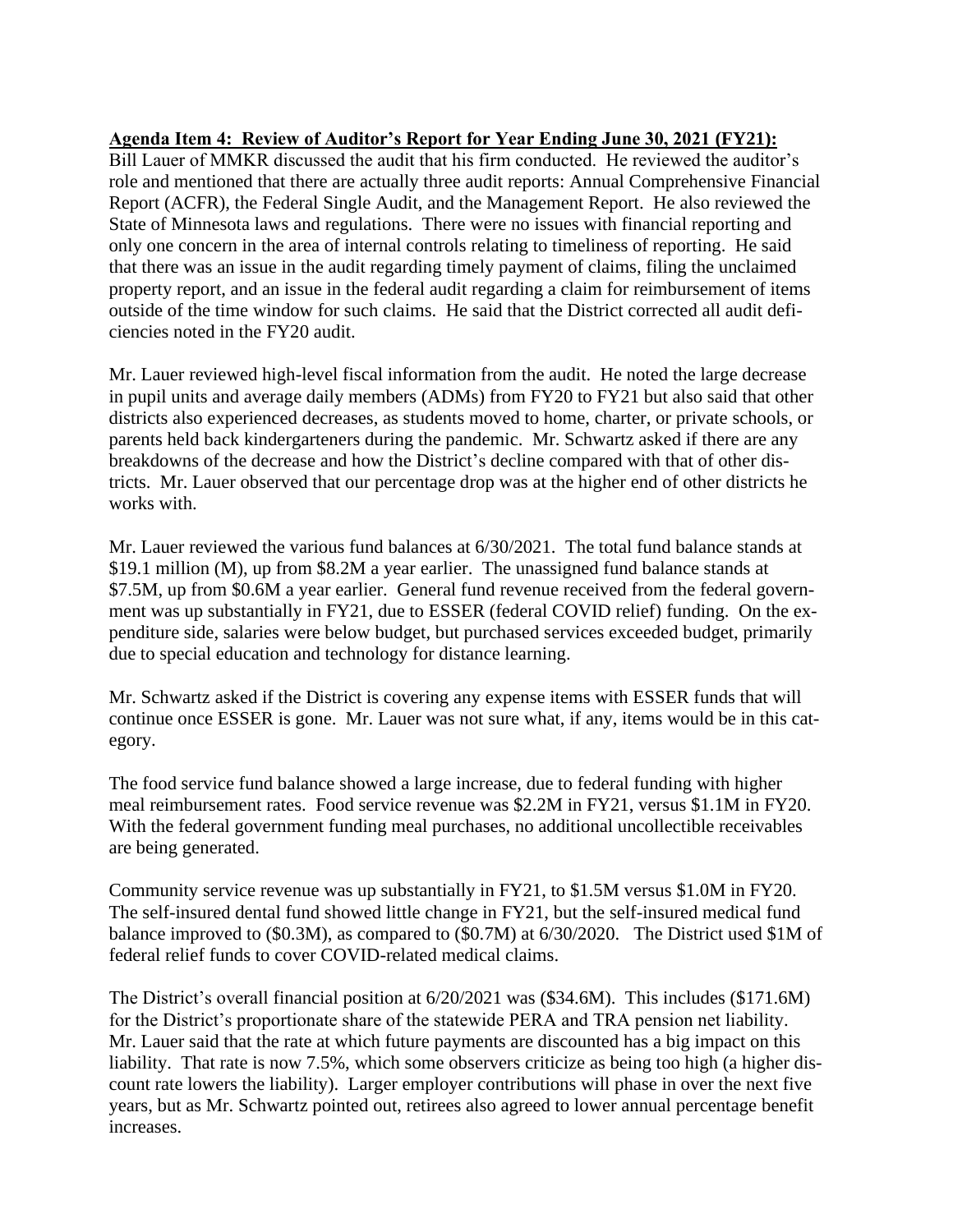The District's overall financial position improved by \$7.5M during FY21, even though the District's share of the statewide PERA/TRA net pension liability increased by \$6.0M.

Mr. Hoffman asked why the District's sites and building costs are 48% above the average for metro districts. Mr. Lauer said that the District's buildings, most of which were built in the 1950s and 1960s, are older than those of other districts and therefore require more maintenance. Mr. Kaufman commented that this situation has been true for a number of years.

### **Agenda Item 5: Long-term planning process:**

Mr. Dozier presented the software tool that the District will be using to project its future enrollment, revenue, expenditures, and financial positions, and he showed his preliminary projection. He stressed that this planning is a work in progress and that he's looking to the FAC to help guide assumptions, decisions, and communications to residents of the District.

In his model, Mr. Dozier assumed that enrollment drops to 9,609 by FY27, a 13% decline from FY22. He showed the projected enrollment by grade and FY. Mr. Schwartz noted that the enrollments by grade and year don't follow—i.e., enrollment in grade x in year t should be reasonably close to enrollment in grade  $x+1$  in year  $t+1$ . Mr. Schwartz said that, while the elementary projection is fairly stable, the secondary enrollment projection shows large decreases. Mr. Dozier said that the projection is meant to be fairly conservative. Mr. Gray pointed out that any model is based on past history and will change over time, as actual experience affects future projections.

The model assumes that the basic state aid formula will increase by 2% per year. The model also assumes that the referendum levy ends in FY27 and the technology levy ends in FY25. These levies have a major impact on the projection. For example, the technology levy is projected to generate \$5.8M in FY25. Mr. Dozier showed projections with no new levies that replace the expiring ones, and he raised the question of whether the District will need to ask residents for extensions of these levies.

Mr. Kaufman asked if FY22 is coming in as it was originally projected. Mr. Dozier said that the actuals are pretty close to the projection.

Other assumptions now in the model are:

- Teachers' salaries increase by 2.0% to 1.5% per year, in addition to step and lane increases. Including steps and lanes, teacher salaries increase by 3.71% in FY22, grading to 2.42% in FY27.
- Other salaries and wages increase by 2% per year.
- Health, dental, and long-term disability (LTD) insurance costs increase by 1% per year.
- PERA and TRA costs are 7.5% of payroll.

Mr. Hoffman said that the medical and dental cost increase assumption looks low, and that the